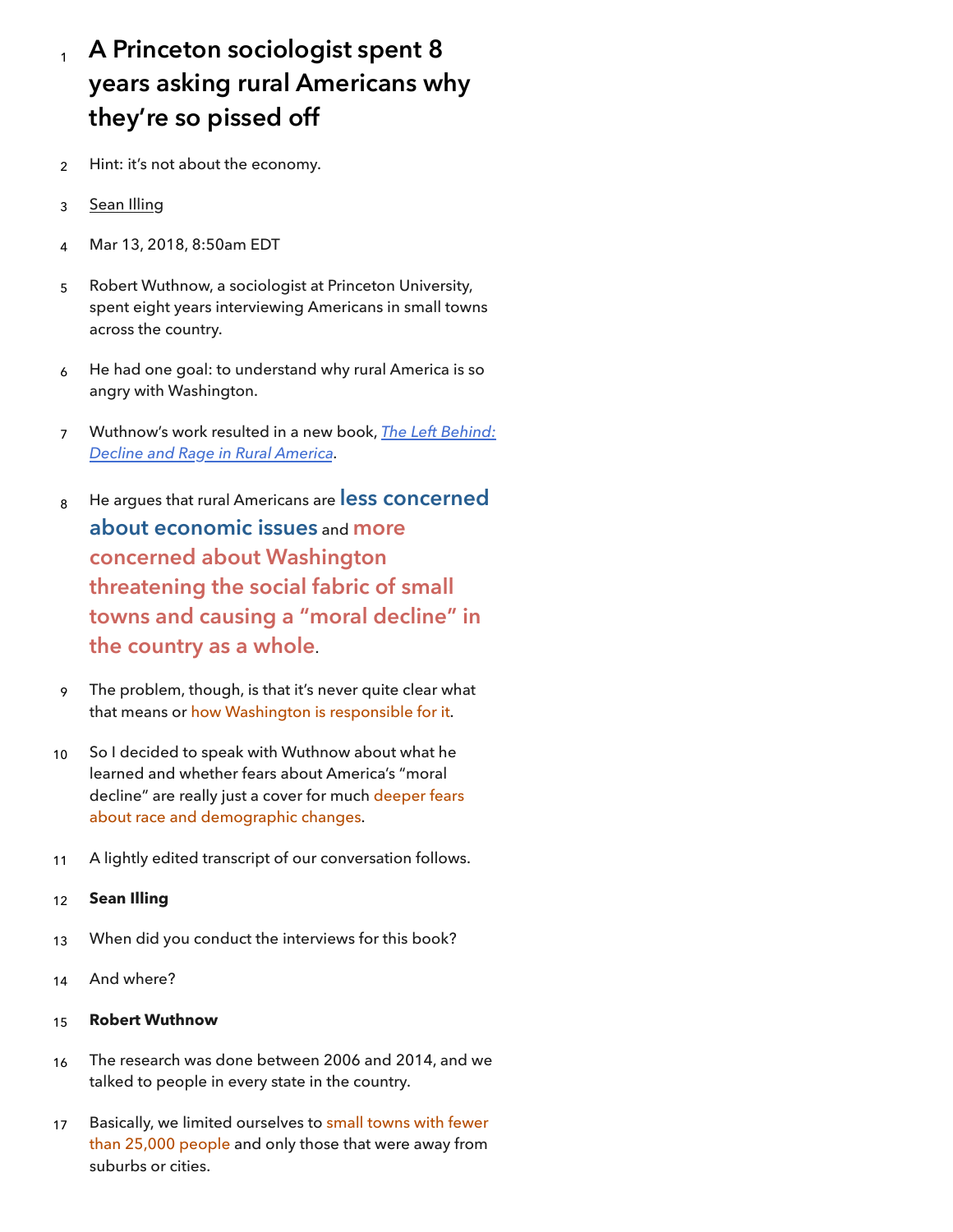#### 18 **Sean Illing**

19 Most people assume that rural America means white America — is that a mistake?

#### 20 **Robert Wuthnow**

- 21 The percentage that is African-American is relatively small, but it depends on what part of America we're talking about.
- 22 There are many rural communities in the South that are almost entirely African-American, and the same is true of small towns in places like Minnesota.
- 23 But I'd say something like 90 percent of rural America is white.
- 24 Although the demographics are quickly changing as Hispanics and other immigrants settle in rural parts of the country.

#### 25 **Sean Illing**

- 26 In the book, you argue that the anger we're seeing in rural America is less about economic concerns and more about the perception that Washington is threatening the way of life in small towns.
- 27 How, specifically, is Washington doing this?

#### 28 **Robert Wuthnow**

- 29 I'm not sure that Washington is doing anything to harm these communities.
- 30 To be honest, a lot of it is just scapegoating.
- 31 And that's why you see more xenophobia and racism in these communities.
- 32 There's a sense that things are going badly, and the impulse is to blame "others."
- 33 They believe that Washington really does have power over their lives.
- 34 They recognize that the federal government controls vast resources, and they feel threatened if they perceive Washington's interest being directed more toward urban areas than rural areas, or toward immigrants more than non-immigrants, or toward minority populations instead of the traditional white Anglo population.

#### 35 **Sean Illing**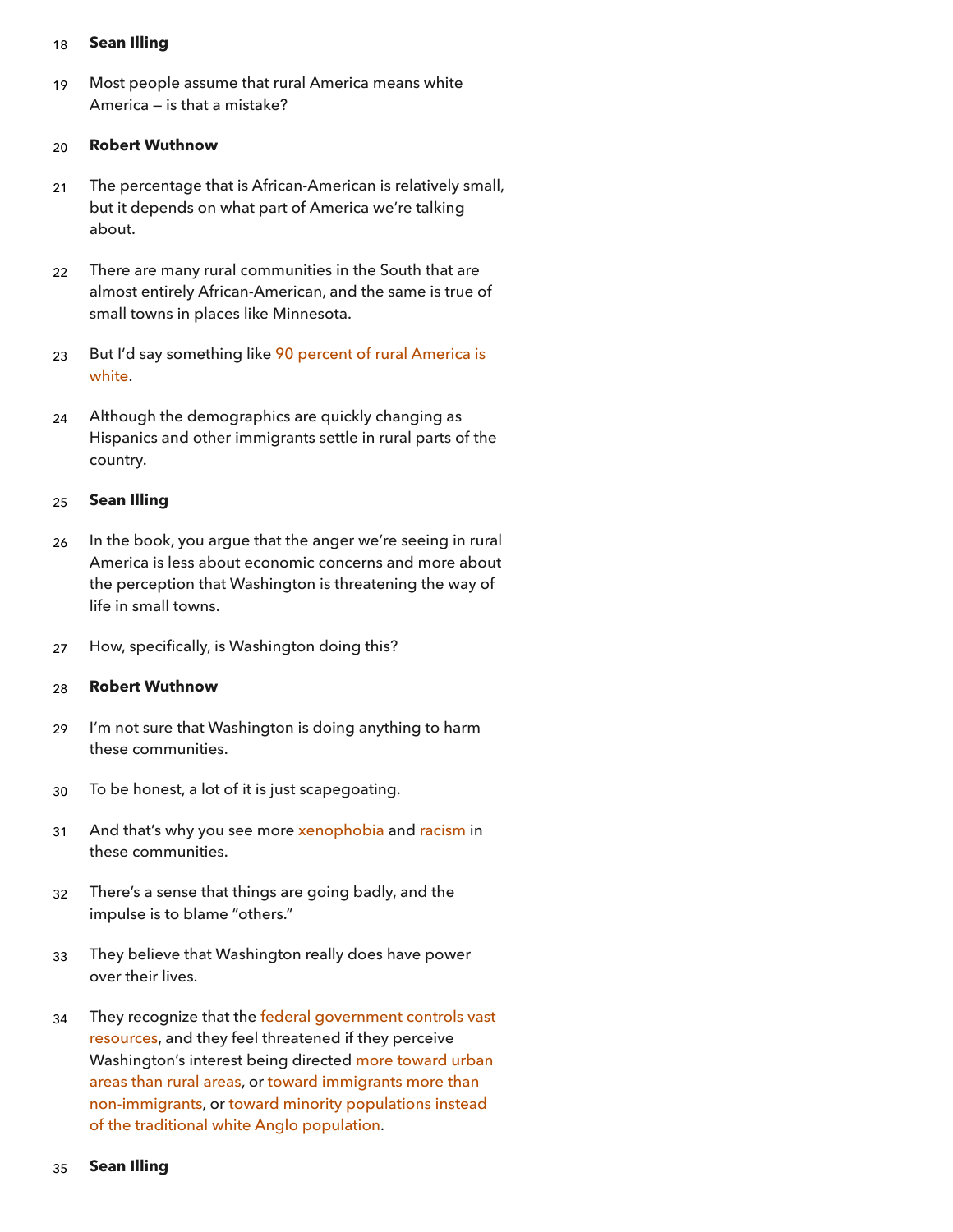36 But that's just racism and cultural resentment, and calling it a manifestation of some deeper anxiety doesn't alter that fact.

#### 37 **Robert Wuthnow**

- 38 I don't disagree with that.
- 39 I'm just explaining what I heard from people on the ground in these communities.
- 40 This is what they believe, what they say, not what I believe.

#### 41 **Sean Illing**

- 42 Fair enough.
- 43 The title of your book, *The Left Behind*, rubbed me the wrong way.
- 44 It seems to me that many of these people haven't been left behind; **they've chosen not to keep up**.
- 45 But the sense of victimization appears to overwhelm everything else.

- 47 I make it very clear in the book that this is largely a choice.
- 48 It's not as though these people are desperate to leave but can't.
- 49 They value their local community.
- 50 They understand its problems, but they like knowing their neighbors and they like the slow pace of life and they like living in a community that feels small and closed.
- 51 Maybe they're making the best of a bad situation, but **they choose to stay**.
- 52 They recognize themselves as being left behind because, in fact, they are the ones in their family and in their social networks who did stay where they were.
- 53 Most of the people I spoke to grew up in the small town they currently live in, or some other small town nearby.
- 54 Often **their children have already left**, either to college or in search of a better job somewhere else.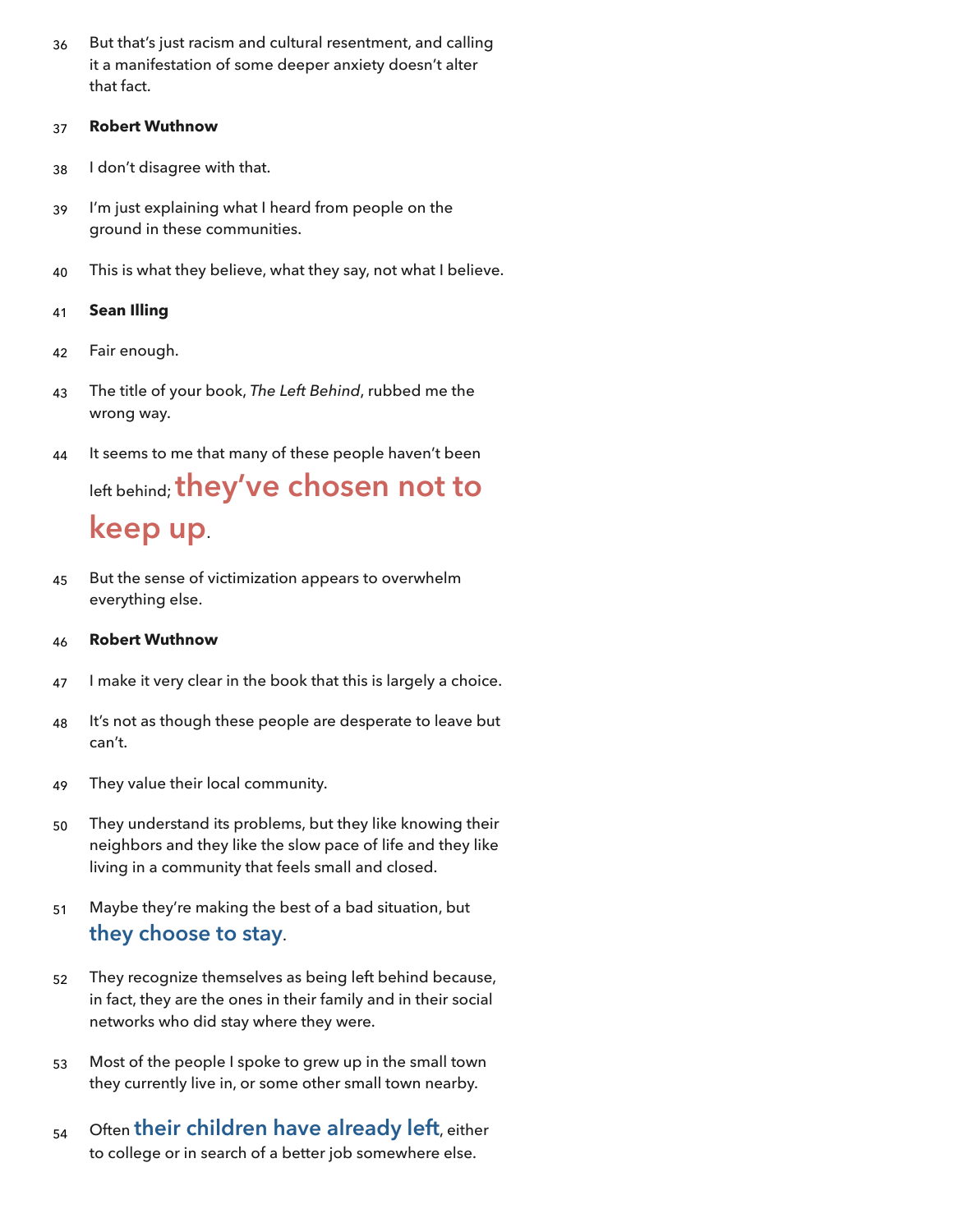55 In that sense, they believe, quite correctly, that they're the ones who stayed in these small towns while young people — and really the country as a whole — moved on.

#### 56 **Sean Illing**

57 What I hear from many of the people in your book is

# **nostalgia for a bygone world or a world that probably never really existed in the first place**.

#### 58 **Robert Wuthnow**

- 59 It's resentment that ultimately gets directed toward the politicians they don't like, or toward people who look different from them.
- 60 That's certainly part of what's going on here.

#### 61 **Sean Illing**

- 62 I'm still struggling to understand what exactly these people mean when they complain about the "moral decline" of America.
- 63 At one point, you interview a woman who complains about the country's "moral decline" and then cites, as evidence, the fact that she can't spank her children without "the government" intervening.
- 64 Am I supposed to take this seriously?

- 66 It's an interesting question.
- 67 What does it mean for us to take that seriously?
- 68 I guess my point is that she takes it seriously, even if we don't or shouldn't.
- 69 Does she still spank her children?
- 70 Probably.
- 71 Is she just using that as an example of how the country is changing and how Washington is driving that change?
- 72 Probably.
- 73 Now, I doubt she made this us up herself.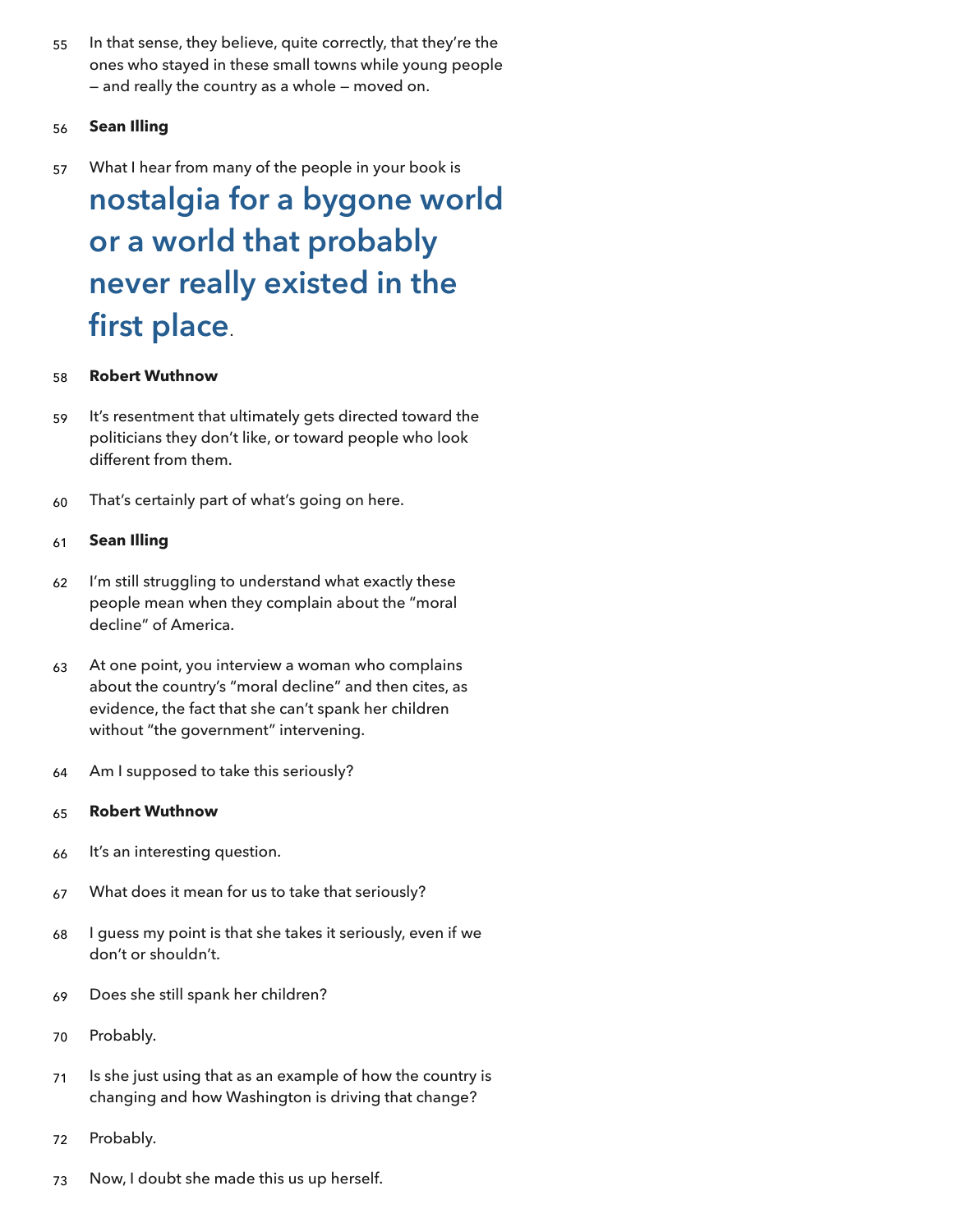- 74 She likely heard it at church or from her neighbors or from Fox News or talk radio.
- 75 Again, what I kept hearing from people is a general fear that traditional moral rules were being wiped out by a government and a culture that doesn't understand the people who still believe in these things.

#### 76 **Sean Illing**

- 77 I guess I just don't know how to respond to these sorts of complaints.
- 78 Yes, the world has changed; it's always changing.
- 79 And I understand the sense of loss some people feel because of that, but at some point, we have to acknowledge that culture evolves and stop trying to unwind the historical clock.

#### 80 **Robert Wuthnow**

- 81 I grew up in rural America; I still have a great deal of affection for rural America.
- 82 But I find a lot of this quite depressing.
- 83 Part of me wants to take some of these people, shake them up, and tell them to "move on."
- 84 This is the 21st century, after all.

## 85 **Quit listening to Rush Limbaugh and try to think as clearly as you can about what's going on**.

- 86 But another part of me says it's important to understand where they're coming from and not simply dismiss them as disconnected or out of touch with reality.
- 87 If they feel threatened by racial diversity or homosexuality or abortion or whatever it might be, I want to understand why they feel that way.
- 88 As a scholar, that's the only way I'm going to learn anything.

#### 89 **Sean Illing**

90 The suffering in rural America is real, and I worry about social fragmentation and drug addiction and wage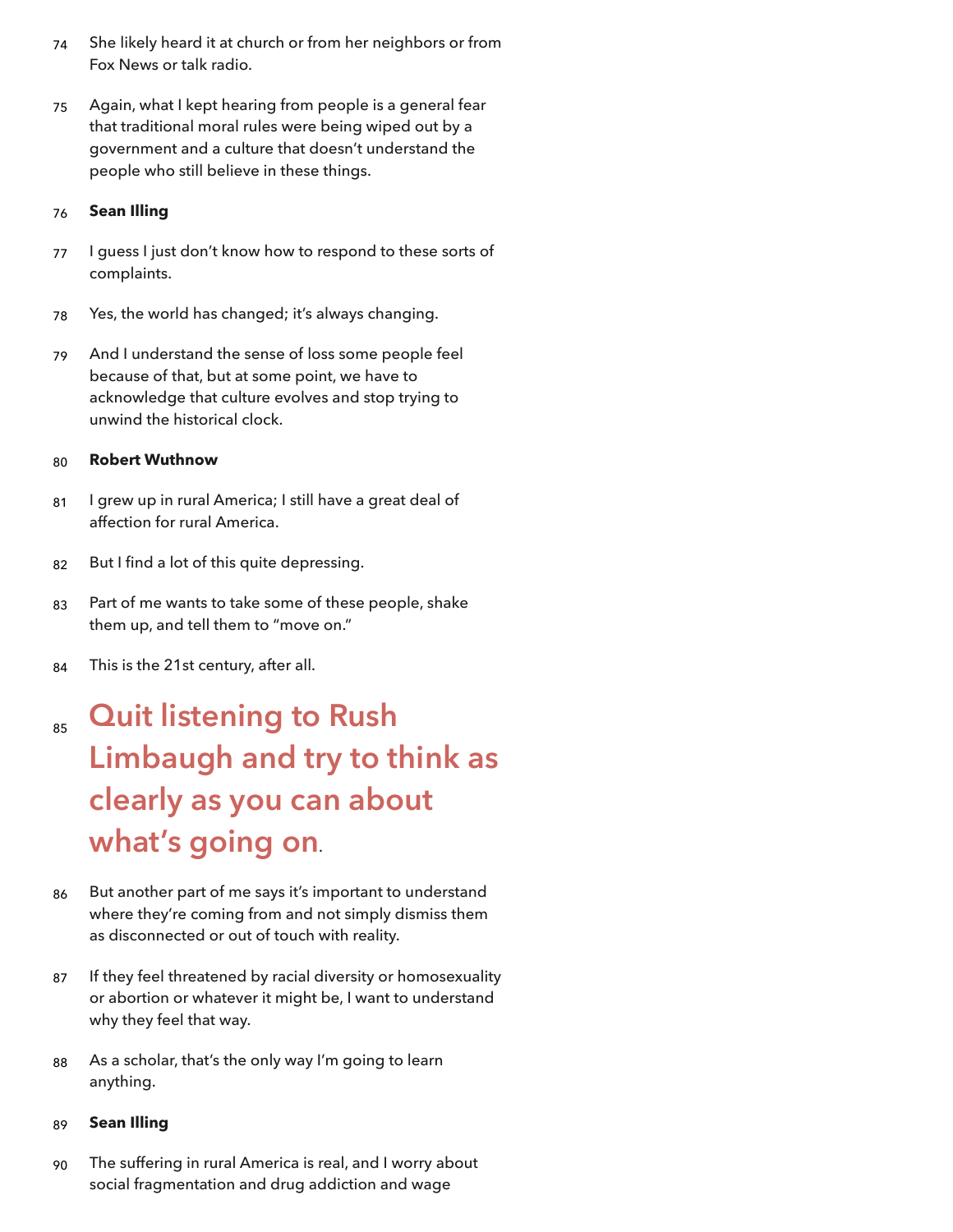stagnation and all the rest of it.

91 But do you think the xenophobia and the hatred of Washington in these places is diverting attention from the source of these problems and therefore making it less likely that things get better?

#### 92 **Robert Wuthnow**

- 93 We found town managers and elected officials who were frustrated over the generalized anger toward Washington because it inhibited practical solutions from being pursued.
- 94 These officials knew they had to secure grants from the federal government, for instance, but found it difficult to do that when local elections were won by far-right candidates.
- 95 I think the concerns about moral decline often miss the mark.
- 96 I think a lot of white Americans in these small towns are simply reacting against a country that is becoming more diverse — racially, religiously, and culturally.
- **97** They just don't how to deal with it.
- 98 And that's why you're seeing this spike in white nationalism.
- 99 **Sean Illing**

### 100 Which is why I'd argue that **the divide between rural and urban America is becoming unbridgeable**.

101 We can talk all we like about the sanctity of these small communities and the traditional values that hold them together, but, as you say, many of the people who live in these places hold racist views and support racist candidates and we can't accommodate that.

- 103 Yes, this is one of the most difficult aspects of the discussion we're now having about morality in America.
- 104 What counts as moral varies so much from place to place.
- 105 In the South, for example, you have clergy who are vehement about abortion or homosexuality, and they preach this in the pulpits every Sunday.